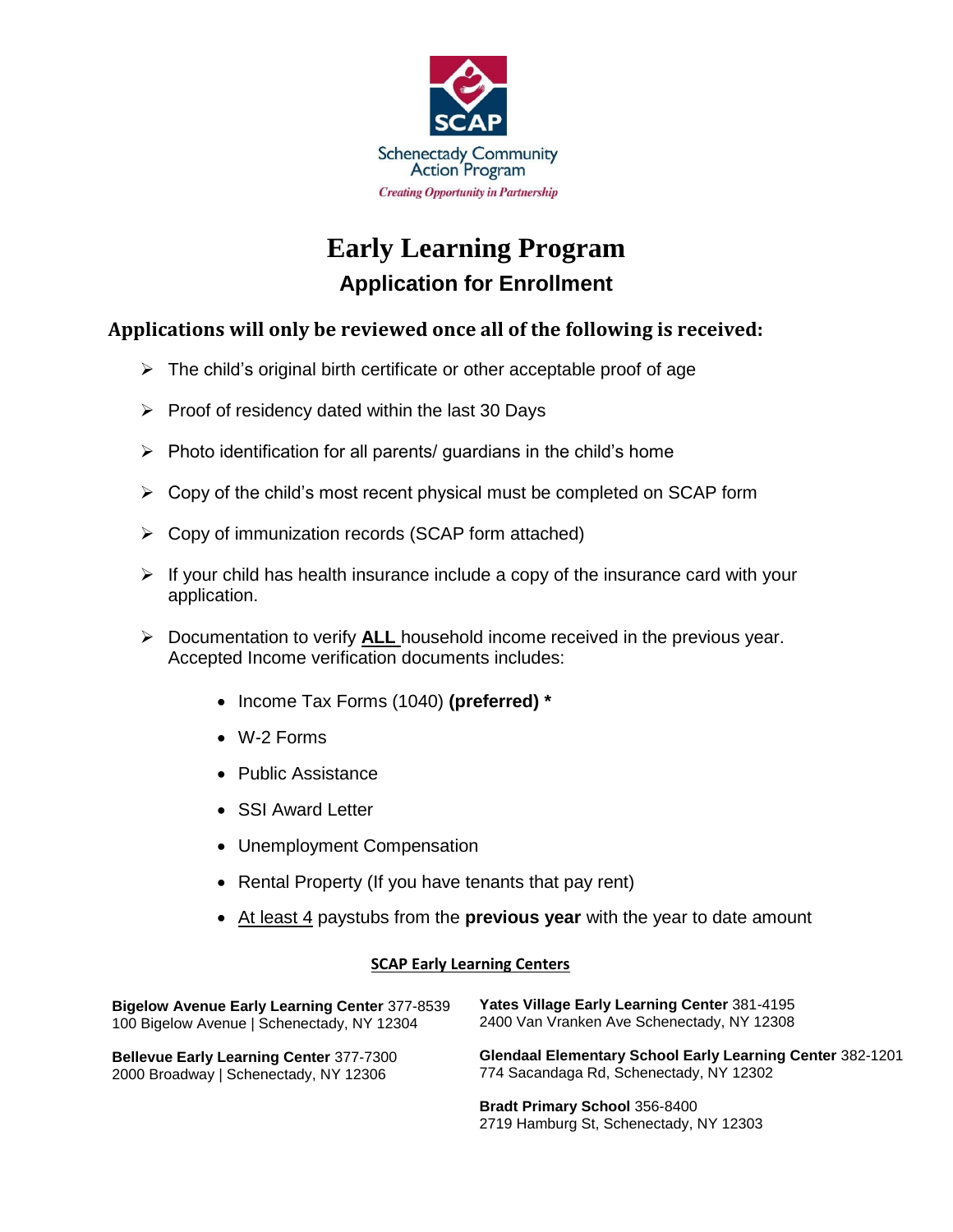| First Parent/Guardian Information              |                                                                                                                    |  |  |  |  |
|------------------------------------------------|--------------------------------------------------------------------------------------------------------------------|--|--|--|--|
|                                                |                                                                                                                    |  |  |  |  |
|                                                |                                                                                                                    |  |  |  |  |
|                                                |                                                                                                                    |  |  |  |  |
|                                                |                                                                                                                    |  |  |  |  |
|                                                |                                                                                                                    |  |  |  |  |
| Are you currently:                             |                                                                                                                    |  |  |  |  |
| ______ Attending School                        |                                                                                                                    |  |  |  |  |
| _____ Working                                  |                                                                                                                    |  |  |  |  |
| ______ In a Training Program                   |                                                                                                                    |  |  |  |  |
| Primary Language: ____________________________ | Primary Ethnicity: Latino/Non-Latino (circle one)                                                                  |  |  |  |  |
|                                                | Race: Asian / Black / Middle Eastern / Bi-Racial / Multi-Racial / Caucasian / Native American / Other (circle one) |  |  |  |  |
| <b>Second Parent/Guardian Information</b>      |                                                                                                                    |  |  |  |  |
|                                                |                                                                                                                    |  |  |  |  |
|                                                |                                                                                                                    |  |  |  |  |
|                                                |                                                                                                                    |  |  |  |  |
|                                                |                                                                                                                    |  |  |  |  |
|                                                |                                                                                                                    |  |  |  |  |
| Are you currently:                             |                                                                                                                    |  |  |  |  |
| ______ Attending School                        |                                                                                                                    |  |  |  |  |
| ____ Working                                   |                                                                                                                    |  |  |  |  |
| In a Training Program                          |                                                                                                                    |  |  |  |  |
| Primary Language: ___________________________  | Primary Ethnicity: Latino/Non-Latino (circle one)                                                                  |  |  |  |  |
|                                                | Race: Asian / Black / Middle Eastern / Bi-Racial / Multi-Racial / Caucasian / Native American / Other (circle one) |  |  |  |  |
| <b>Child Information</b>                       |                                                                                                                    |  |  |  |  |
|                                                |                                                                                                                    |  |  |  |  |
|                                                |                                                                                                                    |  |  |  |  |
|                                                |                                                                                                                    |  |  |  |  |
|                                                |                                                                                                                    |  |  |  |  |
|                                                |                                                                                                                    |  |  |  |  |
|                                                | Race: Asian / Black / Middle Eastern / Bi-Racial / Multi-Racial / Caucasian / Native American / Other (circle one) |  |  |  |  |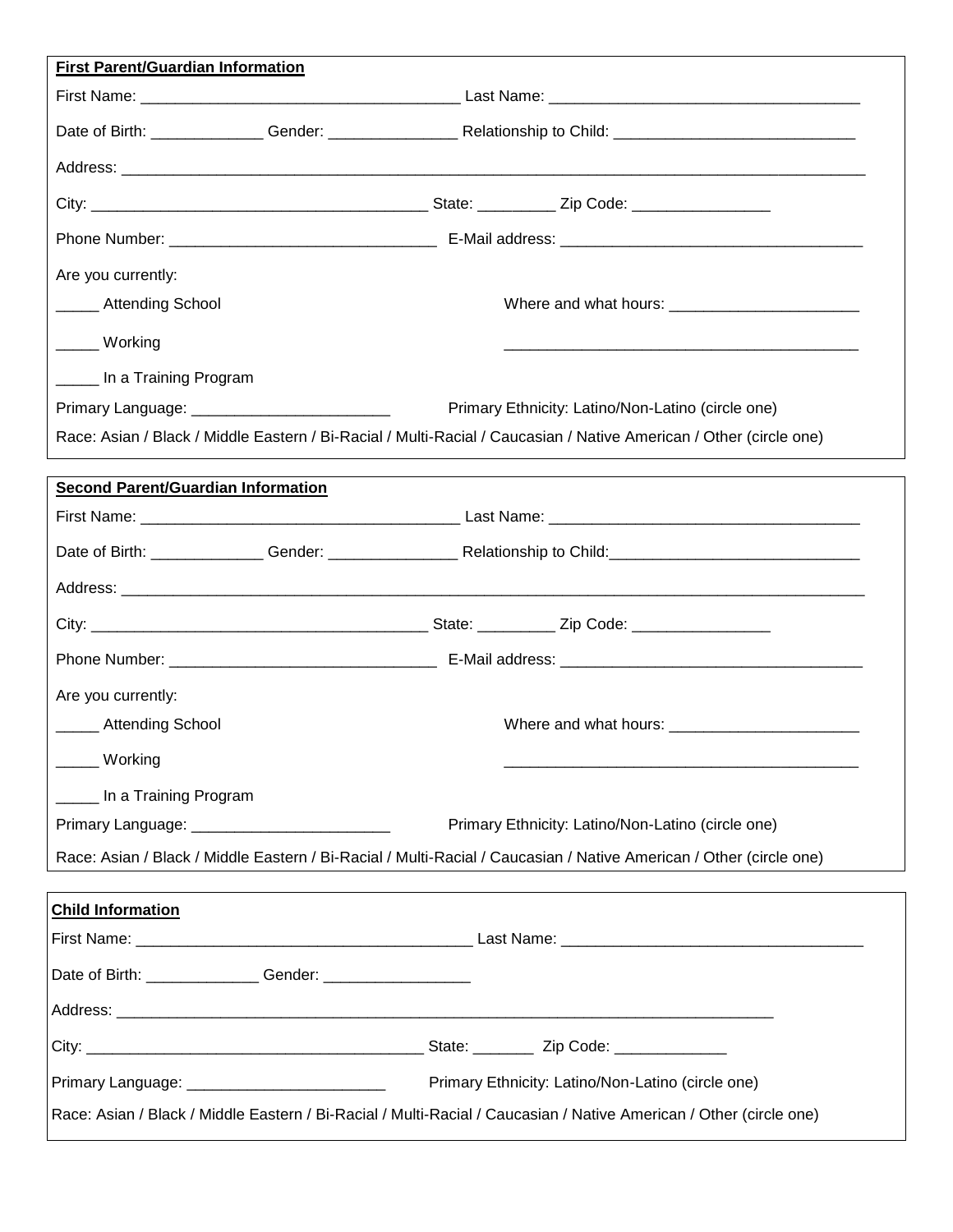## **PLEASE LIST ALL OF THE PEOPLE THAT LIVE IN YOUR HOUSEHOLD IN THE SPACES PROVIDED BELOW: If you need additional space, please attach a separate sheet of paper.**

| Name: | DOB: | <b>Relationship To Applicant:</b> | <b>Special Needs:</b> |
|-------|------|-----------------------------------|-----------------------|
| 1.    |      |                                   |                       |
| 2.    |      |                                   |                       |
| 3.    |      |                                   |                       |
| 4.    |      |                                   |                       |
| 5.    |      |                                   |                       |
| 6.    |      |                                   |                       |
| 7.    |      |                                   |                       |

| Please Check All That Apply.     | Your Information Will Be Kept Confidential |
|----------------------------------|--------------------------------------------|
| <b>Special Needs</b>             | Child from EHS                             |
| <b>Child Protective Services</b> | <b>Military Deployment</b>                 |
| <b>Medical Issues</b>            | <b>Foster Child</b>                        |
| Domestic Violence                | <b>Grandparent Primary Caregiver</b>       |
| <b>Incarcerated Parent</b>       | Parent Needs Interpreter                   |
| Drug or Alcohol Abuse            | <b>Receiving SCAP Services</b>             |

| Has your child ever been evaluated by Early<br><b>Intervention Services?</b>                    | Do          |
|-------------------------------------------------------------------------------------------------|-------------|
| YES ___________    NO _________                                                                 | YE.         |
| Is the child receiving any services for special needs or<br>disabilities? Check all that apply: | lf ۱<br>ins |
| Special Education<br>____ Behavior                                                              | Ch          |
| ______ Speech<br><b>COCCUPATION COVERENT</b> Occupational Therapy                               |             |
| Denomination Communication<br><b>Example 21 Physical Therapy</b>                                |             |
|                                                                                                 |             |
| Do you have concerns about your child's development?                                            |             |
|                                                                                                 |             |
|                                                                                                 |             |
|                                                                                                 |             |
|                                                                                                 |             |

| Does your child have health insurance?                                        |
|-------------------------------------------------------------------------------|
| YES __________                                                                |
| If yes, please provide a copy of the<br>insurance card with your application. |
| Check all that apply:                                                         |
| Medicaid                                                                      |
| Child/Family Health Plus                                                      |
| Private Insurance                                                             |
| No Insurance                                                                  |
|                                                                               |
|                                                                               |
|                                                                               |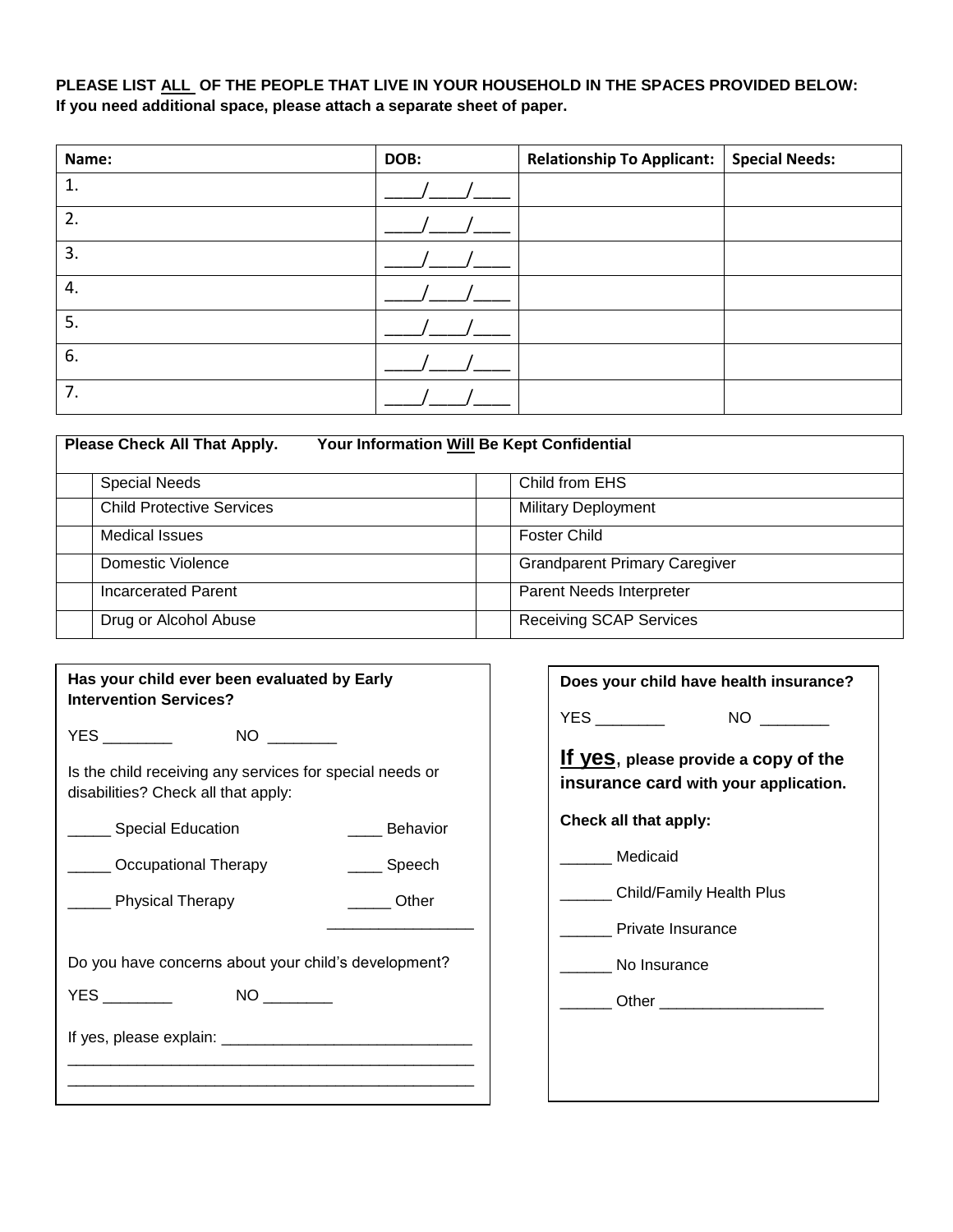| $\frac{1}{2}$ Car<br>Walk                                                                          | $\frac{1}{2}$ Bus<br>__ Other: ________________________________ |
|----------------------------------------------------------------------------------------------------|-----------------------------------------------------------------|
| Does the child have any food or health restrictions? _____________YES ___________________NO        |                                                                 |
| Does anyone have concerns about the child's health or development? ____________ YES ___________ NO |                                                                 |
| Does the child have any siblings in:<br>_____ Parsons Early Head Start<br><b>YWCA</b>              | SCAP Early Learning Program                                     |
| Person to contact if we are unable to reach you:                                                   |                                                                 |

| Please submit any one of the following documents to provide proof of income: |                                 |                              |                        |  |  |  |
|------------------------------------------------------------------------------|---------------------------------|------------------------------|------------------------|--|--|--|
|                                                                              | Wage Statements (previous year) | Supplemental Security Income | Child Support          |  |  |  |
|                                                                              | Tax Form                        | TANF Letter / PA Budget      | Disability             |  |  |  |
|                                                                              | Letter From Employer            | Unemployment Letter          | Financial Aid / Grants |  |  |  |

| Please submit proof of your child's age. Physical AND Immunization Records are REQUIRED before your child can attend |                          |  |                                   |  |  |  |
|----------------------------------------------------------------------------------------------------------------------|--------------------------|--|-----------------------------------|--|--|--|
|                                                                                                                      | <b>Birth Certificate</b> |  | Current Physical (w/in 12 months) |  |  |  |
|                                                                                                                      | Benefit Card             |  | Immunization Record               |  |  |  |

**I declare under penalty of perjury that the above information is true and correct to the best of my knowledge.**

\_\_\_\_\_\_\_\_\_\_\_\_\_\_\_\_\_\_\_\_\_\_\_\_\_\_\_\_\_\_\_\_\_\_\_\_\_\_\_\_\_\_\_\_\_\_\_\_\_\_\_\_\_\_\_\_ \_\_\_\_\_\_\_\_\_\_\_\_\_\_\_\_\_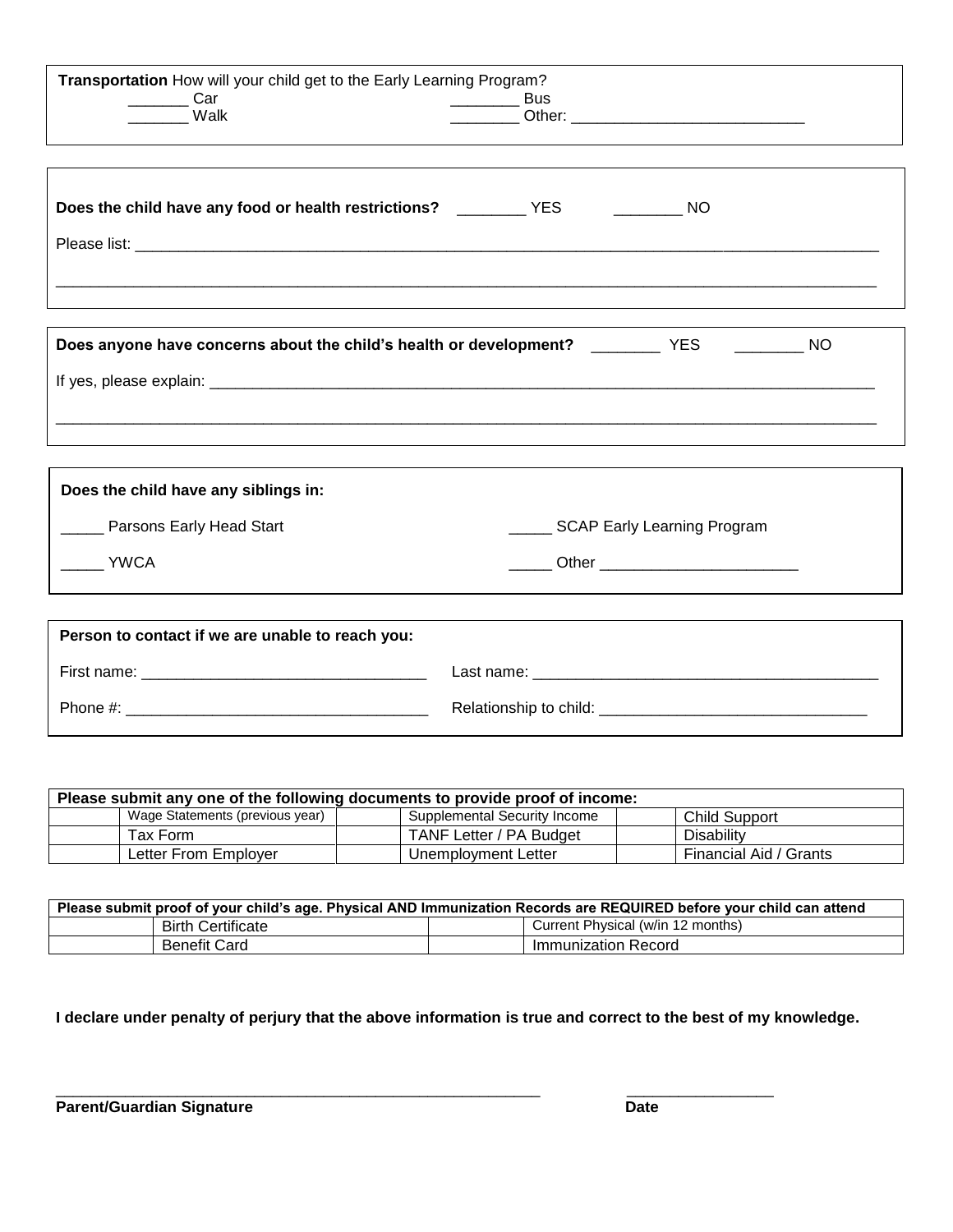#### **The Head Start Reauthorization Act**

The Head Start Reauthorization Act has guidelines for providing services to homeless children and families. Please help us by answering the following questions.

| <b>QUESTIONNAIRE</b>                                                                                                                                        |
|-------------------------------------------------------------------------------------------------------------------------------------------------------------|
| Did you/your family recently move to Schenectady County? ___ YES ___ NO                                                                                     |
|                                                                                                                                                             |
| How long have you lived at the address provided on this application? ______________________________                                                         |
| Do you: ________ Rent _________ Own your home                                                                                                               |
| Please indicate which, if any, of the following situations apply to your family:                                                                            |
| Family is sharing a residence with one or more families, relatives, or friends, temporarily                                                                 |
| Family is living in a motel or hotel                                                                                                                        |
| Family is living in a shelter (domestic violence, emergency, or transitional housing unit)                                                                  |
| Family is living in a car, park, campground, or other public place                                                                                          |
| Family is living in a place without adequate facilities (no running water, heat, electricity)                                                               |
| _____ None of these apply                                                                                                                                   |
| Is this temporary living arrangement due to loss of housing or economic hardship?                                                                           |
|                                                                                                                                                             |
| Please briefly explain your current situation: _________________________________                                                                            |
|                                                                                                                                                             |
|                                                                                                                                                             |
| Please note:                                                                                                                                                |
| If a false claim is made about your living situation, enrollment may be effected.<br>Please notify our office (518-377-8539) if your living status changes. |

Parent's Signature Date

\_\_\_\_\_\_\_\_\_\_\_\_\_\_\_\_\_\_\_\_\_\_\_\_\_\_\_\_\_\_\_\_\_\_\_\_\_\_\_\_\_\_\_\_ \_\_\_\_\_\_\_\_\_\_\_\_\_\_\_\_\_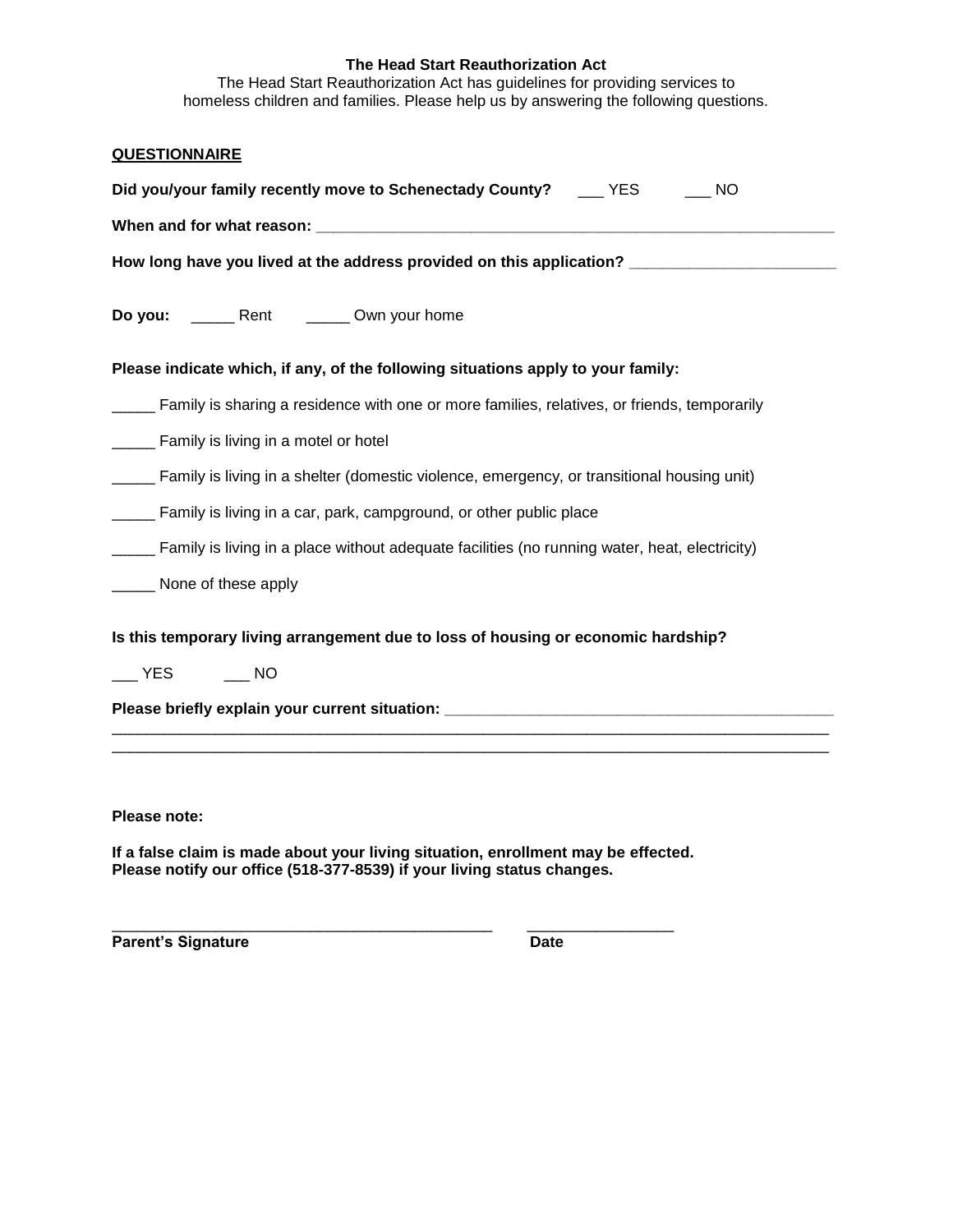

## **Schenectady Community Action Program Early Learning Centers**

Child Well Care Medical Report

# **\*\*ATTENTION PROVIDER: All components MUST be completed and immunization record attached\*\***

This form follows AAP recommendations for Well Care Visits and NYS Health Dept. EPSDT Guidelines.

| Part 1: Child's Personal Information:                                                                                                                                                                                                                            |                                         |                 |                                                |          |                                           |                           |            |                                                                                                      |  |
|------------------------------------------------------------------------------------------------------------------------------------------------------------------------------------------------------------------------------------------------------------------|-----------------------------------------|-----------------|------------------------------------------------|----------|-------------------------------------------|---------------------------|------------|------------------------------------------------------------------------------------------------------|--|
| Child Name:                                                                                                                                                                                                                                                      | Date of Birth:<br>Parent/Guardian Name: |                 |                                                |          |                                           |                           |            |                                                                                                      |  |
|                                                                                                                                                                                                                                                                  |                                         |                 |                                                |          |                                           |                           |            |                                                                                                      |  |
|                                                                                                                                                                                                                                                                  |                                         |                 |                                                |          |                                           |                           |            |                                                                                                      |  |
| Part 2: Child's Health History, Examination, Results and Recommendations.                                                                                                                                                                                        |                                         |                 | (Please provide screening and testing results) |          |                                           |                           |            |                                                                                                      |  |
| Date of Exam:                                                                                                                                                                                                                                                    | BP:                                     |                 | Hct/Hgb Result:                                | Nrml     | Weight:<br>Height:                        |                           |            | Did the child see a Dentist in last year?                                                            |  |
|                                                                                                                                                                                                                                                                  |                                         |                 |                                                |          |                                           |                           |            |                                                                                                      |  |
| Abnl<br>$\exists$ Yes<br>Referred<br> No<br>BMI:                                                                                                                                                                                                                 |                                         |                 |                                                |          |                                           |                           |            |                                                                                                      |  |
| <b>Health Concerns:</b>                                                                                                                                                                                                                                          |                                         |                 | <b>Referred or Treated</b>                     |          | <b>Health Concerns:</b>                   |                           |            | <b>Referred or Treated</b>                                                                           |  |
| Dental-Oral Health                                                                                                                                                                                                                                               | None                                    | Yes             | Referred                                       | Under RX | Speech                                    | None                      | <b>Yes</b> | Referred<br>Under RX                                                                                 |  |
| Asthma                                                                                                                                                                                                                                                           | None                                    | Yes             | Referred                                       | Under RX |                                           | Vision   None             | Yes        | Referred<br>Under RX                                                                                 |  |
| Development                                                                                                                                                                                                                                                      | None                                    | Yes             | Referred                                       | Under RX | Vision Acuity Right:                      |                           |            |                                                                                                      |  |
| Behavorial/Emotional                                                                                                                                                                                                                                             | None                                    | Yes             | Referred                                       | Under RX | Hearing                                   | None                      | $ $ Yes    | $\bigcap$ Referred $\bigcap$ Under RX                                                                |  |
| Learning/Attention                                                                                                                                                                                                                                               | None                                    | Yes             | Referred                                       | Under RX |                                           | Type:                     |            | Result: ______                                                                                       |  |
| Language                                                                                                                                                                                                                                                         | None                                    | Yes             | Referred                                       | Under RX | Neurologic                                | None                      | Yes        | Referred<br>Under RX                                                                                 |  |
|                                                                                                                                                                                                                                                                  |                                         |                 |                                                |          |                                           |                           |            |                                                                                                      |  |
| A. Significant health history, conditions, communicable illness or restrictions that may affect participation at school or play?                                                                                                                                 |                                         |                 |                                                |          |                                           |                           |            |                                                                                                      |  |
| Yes, please detail:<br>   None                                                                                                                                                                                                                                   |                                         |                 |                                                |          |                                           |                           |            |                                                                                                      |  |
|                                                                                                                                                                                                                                                                  |                                         |                 |                                                |          |                                           |                           |            |                                                                                                      |  |
|                                                                                                                                                                                                                                                                  |                                         |                 |                                                |          |                                           |                           |            |                                                                                                      |  |
|                                                                                                                                                                                                                                                                  |                                         |                 |                                                |          |                                           |                           |            |                                                                                                      |  |
| B. Significant allergies or health conditions that may require medication, special treatment, accomodations or emergency care at school?                                                                                                                         |                                         |                 |                                                |          |                                           |                           |            | (Medication at school requires a separate consent and instructions from both the doctor and parent.) |  |
| Yes, please detail:<br>None                                                                                                                                                                                                                                      |                                         |                 |                                                |          |                                           |                           |            |                                                                                                      |  |
|                                                                                                                                                                                                                                                                  |                                         |                 |                                                |          |                                           |                           |            |                                                                                                      |  |
|                                                                                                                                                                                                                                                                  |                                         |                 |                                                |          |                                           |                           |            |                                                                                                      |  |
| C. Participation in Daily Activities: Diet and Activity Restrictions require a statement of condition and duration.                                                                                                                                              |                                         |                 |                                                |          |                                           |                           |            |                                                                                                      |  |
| Can child have a Regular Diet at school, including milk?                                                                                                                                                                                                         |                                         |                 |                                                | Yes      | No, please detail:                        |                           |            |                                                                                                      |  |
|                                                                                                                                                                                                                                                                  |                                         |                 |                                                |          |                                           |                           |            |                                                                                                      |  |
| Can child participate in daily outdoor activity and gym exercise?                                                                                                                                                                                                |                                         |                 |                                                | Yes      | No, please detail:                        |                           |            |                                                                                                      |  |
| Part 3: Tuberculosis and Lead Exposure Risk Assessment and Testing                                                                                                                                                                                               |                                         |                 |                                                |          |                                           |                           |            |                                                                                                      |  |
|                                                                                                                                                                                                                                                                  |                                         | PPD Test Date:  | Results:                                       |          |                                           |                           |            |                                                                                                      |  |
| TB                                                                                                                                                                                                                                                               |                                         |                 |                                                |          | CXR Negative                              |                           |            | Treated, please detail any follow-up plan                                                            |  |
|                                                                                                                                                                                                                                                                  |                                         |                 |                                                | mm       | CXR Positive                              |                           |            |                                                                                                      |  |
|                                                                                                                                                                                                                                                                  |                                         | Lead Test Date: | Result:                                        |          |                                           |                           |            |                                                                                                      |  |
| Lead<br>Current if no previous test                                                                                                                                                                                                                              |                                         |                 |                                                |          | Treated, please detail any follow-up plan |                           |            |                                                                                                      |  |
|                                                                                                                                                                                                                                                                  |                                         |                 |                                                |          |                                           |                           |            |                                                                                                      |  |
|                                                                                                                                                                                                                                                                  |                                         |                 |                                                |          |                                           |                           |            |                                                                                                      |  |
| Part 4: Required Provider Certification and Signature                                                                                                                                                                                                            |                                         |                 |                                                |          |                                           |                           |            |                                                                                                      |  |
| On the basis of my findings, indicated above, and knowledge of the above named child, I find that: (s)he is up to date with NYS EPSDT<br>guildlines free from contagious and communicable disease and is able to participate in all SCAP Early Learning Programs |                                         |                 |                                                |          |                                           |                           |            |                                                                                                      |  |
|                                                                                                                                                                                                                                                                  |                                         |                 |                                                | Yes      | No                                        |                           |            |                                                                                                      |  |
|                                                                                                                                                                                                                                                                  |                                         |                 |                                                |          |                                           |                           |            |                                                                                                      |  |
|                                                                                                                                                                                                                                                                  |                                         |                 |                                                |          |                                           |                           |            |                                                                                                      |  |
|                                                                                                                                                                                                                                                                  | Signature of Examiner                   |                 |                                                |          |                                           | Address, City, State, Zip |            |                                                                                                      |  |
|                                                                                                                                                                                                                                                                  |                                         |                 |                                                |          |                                           |                           |            |                                                                                                      |  |
|                                                                                                                                                                                                                                                                  | Name (Please Print) and Title           |                 |                                                |          | <b>Phone Number</b>                       |                           | Date:      |                                                                                                      |  |

**(Continued on Back)**